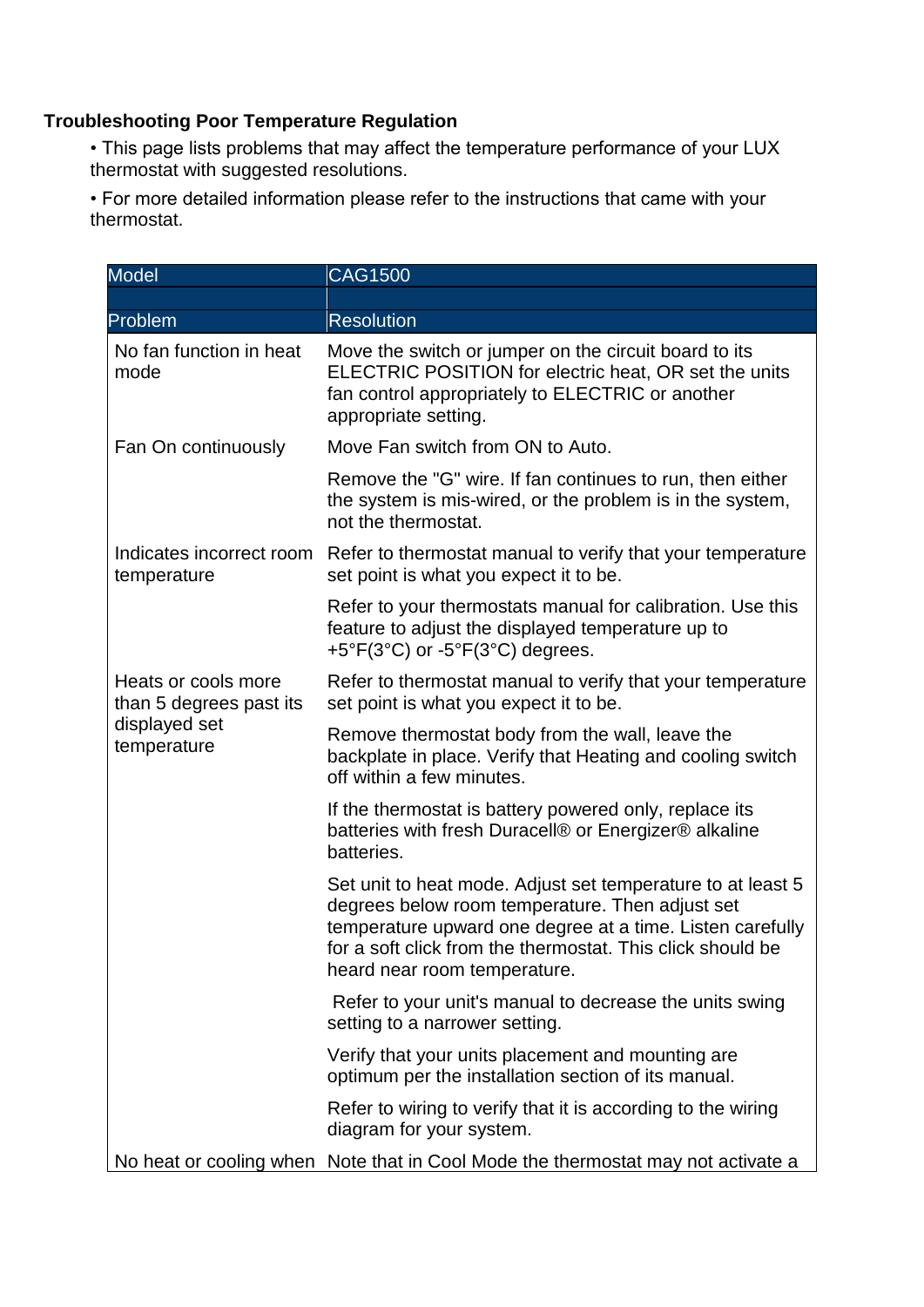| expected                            | cooling stage until its compressor protection time has<br>elapsed this may be a long as 5 minutes.                                                                                                                                                                                                                                                                                                                                                         |
|-------------------------------------|------------------------------------------------------------------------------------------------------------------------------------------------------------------------------------------------------------------------------------------------------------------------------------------------------------------------------------------------------------------------------------------------------------------------------------------------------------|
|                                     | Refer to thermostat manual to verify that your temperature<br>set point is what you expect it to be.                                                                                                                                                                                                                                                                                                                                                       |
|                                     | Replace the batteries with fresh Duracell® or Energizer®<br>alkaline batteries. Press reset with small Phillips screw<br>driver. It may be necessary to reconfigure some settings<br>after a reset.                                                                                                                                                                                                                                                        |
|                                     | Set unit to heat mode. Adjust set temperature to at least 5<br>degrees below room temperature. Then adjust set<br>temperature upward one degree at a time. Listen carefully<br>for a soft click from the thermostat. This click should be<br>heard near room temperature. Adjust set temperature<br>down one degree at a time. Again listen carefully for a soft<br>click from the thermostat near room temperature.                                       |
|                                     | The brass contacts in your thermostat may need to be<br>cleaned and/or tightened. Each contact is comprised of a<br>pin protruding from the rear of the thermostats circuit<br>board, and two V shaped contacts on its wall plate. These<br>contacts are located above each screw terminal. Insert a<br>small regular screw driver at one side of a "V" contact.<br>Turn the screw driver to slightly bend the top of each "V"<br>contact toward its mate. |
|                                     | Refer to the wiring troubleshooting guide to verify that<br>your thermostat is wired correctly. Insure you are using<br>the correct wiring diagram for your heating/cooling<br>system.                                                                                                                                                                                                                                                                     |
| <b>Advanced Trouble</b><br>Shooting | If your system is a low voltage system having 24VAC or<br>less, and you are technically inclined, you may jump<br>terminals as given below out to detect a malfunction in<br>your system.                                                                                                                                                                                                                                                                  |
| <b>Fan Test</b>                     | FAN TEST: If your system has a fan, test it first.                                                                                                                                                                                                                                                                                                                                                                                                         |
|                                     | If the system is Heat only, or if there is a jumper between<br>the "RH" and "RC" terminal of your thermostat, then with<br>the power ON at the fuse box, touch the "G" wire to the<br>"RH" terminal. The fan should come on immediately and<br>stay on. The rush of air is usually easily heard.                                                                                                                                                           |
|                                     | If the system is Cool only, or if the system is Heat and<br>Cool and there are separate wires to "RH" and "RC", and<br>there is no jumper between them: then with the power ON<br>at the fuse box, touch the "G" wire to the "RC" terminal.<br>The fan should come on immediately and stay on.                                                                                                                                                             |
|                                     | If the fan does not come on it is an indication that there is<br>a problem with your system. Check any breaker o fuses<br>that fed the 24VAC transformer that powers your system.                                                                                                                                                                                                                                                                          |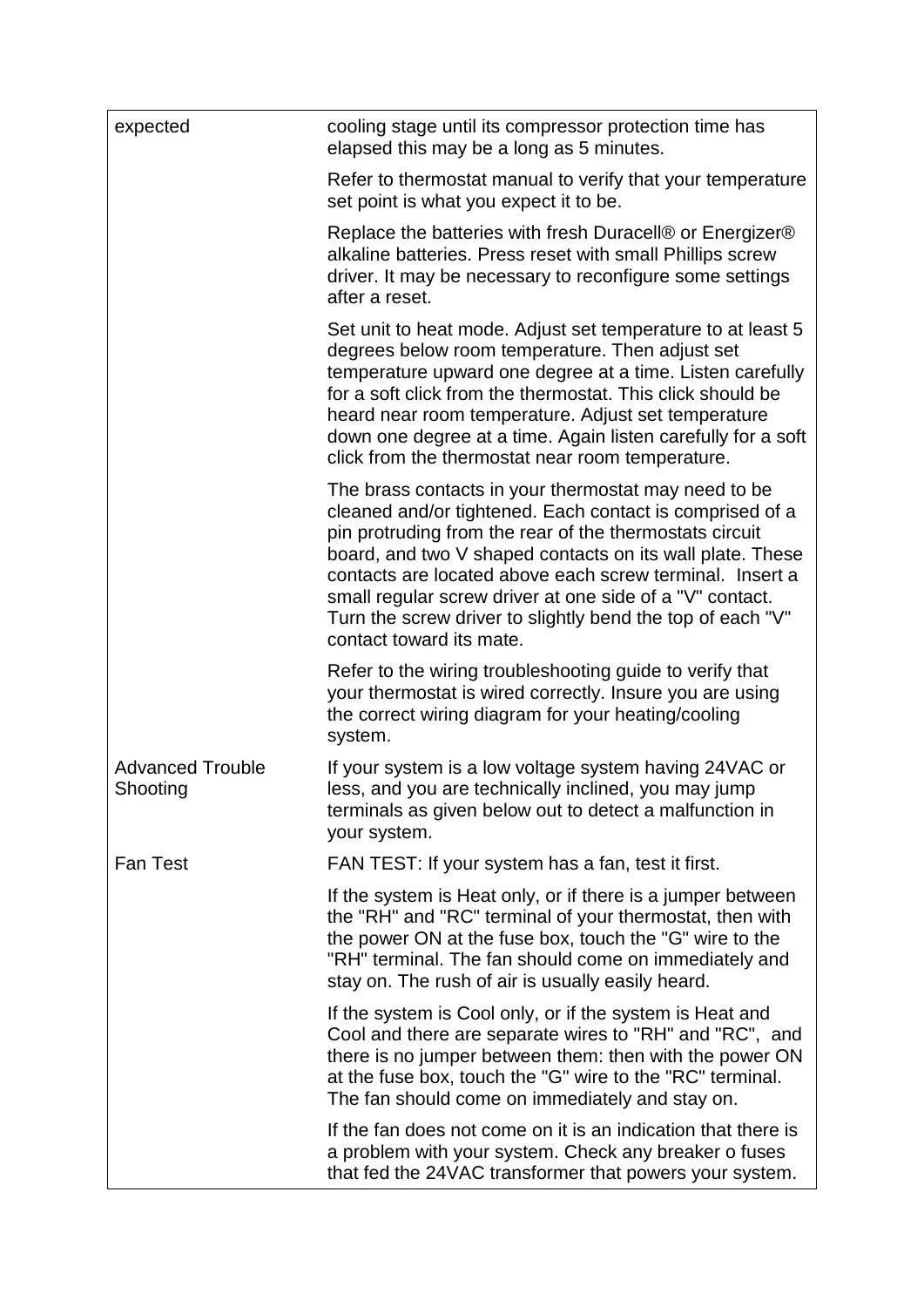|                         | If problem persists, contact qualified service personnel for<br>aid in determining the fault.                                                                                                                                                                                                                                                                                                                                                                                                                         |
|-------------------------|-----------------------------------------------------------------------------------------------------------------------------------------------------------------------------------------------------------------------------------------------------------------------------------------------------------------------------------------------------------------------------------------------------------------------------------------------------------------------------------------------------------------------|
| <b>Heat Test</b>        | To test gas or oil heating systems, take the "W" wire off its<br>terminal. With the power ON at the fuse box, touch the<br>"W" wire to the "RH" terminal for a couple of minutes and<br>the heater should come on and stay on until the wire is<br>removed.                                                                                                                                                                                                                                                           |
| <b>Cooling Test</b>     | To test cooling, remove the "G" and "Y" wires. Connect<br>them together with the "RC" for several minutes to<br>observe operation. The system should come on and stay<br>on. If the cooling fails to come on, or comes on and off,<br>the problem is in the system.                                                                                                                                                                                                                                                   |
| <b>Heat Pump Test</b>   | To test a heat pump system with an "O" wire, three wires<br>must be connected together with the power terminal. The<br>power terminal is "R". "RH" and "RC" with a jumper<br>between them may also be consider to be a single "R"<br>terminal. With the power ON at the fuse box, connect the<br>"O", "Y" and "G" wires to the "R" terminal for a couple of<br>minutes and the unit should provide cool air. Wait at least<br>5 minutes and repeat this test without the "O" wire. The<br>unit should provide Heat.   |
|                         | To test a heat pump system with a "B" wire, three wires<br>must be connected together with the power terminal. The<br>power terminal is "R". "RH" and "RC" with a jumper<br>between them my also be consider to be a single "R"<br>terminal. With the power ON at the fuse box, connect the<br>"B", "Y" and "G" wires to the "R" terminal for a couple of<br>minutes and the unit should provide warm air. Wait at<br>least 5 minutes and repeat this test without the "B" wire.<br>The unit should provide cool air. |
| For further assistance: | Contact your HVAC service company or our Technical<br>Assistance Line if not resolved.                                                                                                                                                                                                                                                                                                                                                                                                                                |

## **Wiring Information and Troubleshooting**

- This page provides general guidance for wiring your LUX 24VAC electronic thermostat. For more detailed information please refer to the instructions that came with your thermostat.
- Please make specific note regarding LOW VOLTAGE and LINE VOLTAGE directions. Do not install LINE VOLTAGE wires to a LOW VOLTAGE control. Improper installation of a "C" wire may cause damage to your system.
- Do no install a wire labeled "TC" from the previous thermostat to any of our controls. Installation of a "TC" wire may cause damage to your system.
- Do NOT wire by color of the wire, wire by the LETTER designation to which the wire was attached on the previous control.
- If there were no letter designations on your old thermostat, contact our Technical Assistance Department for assistance.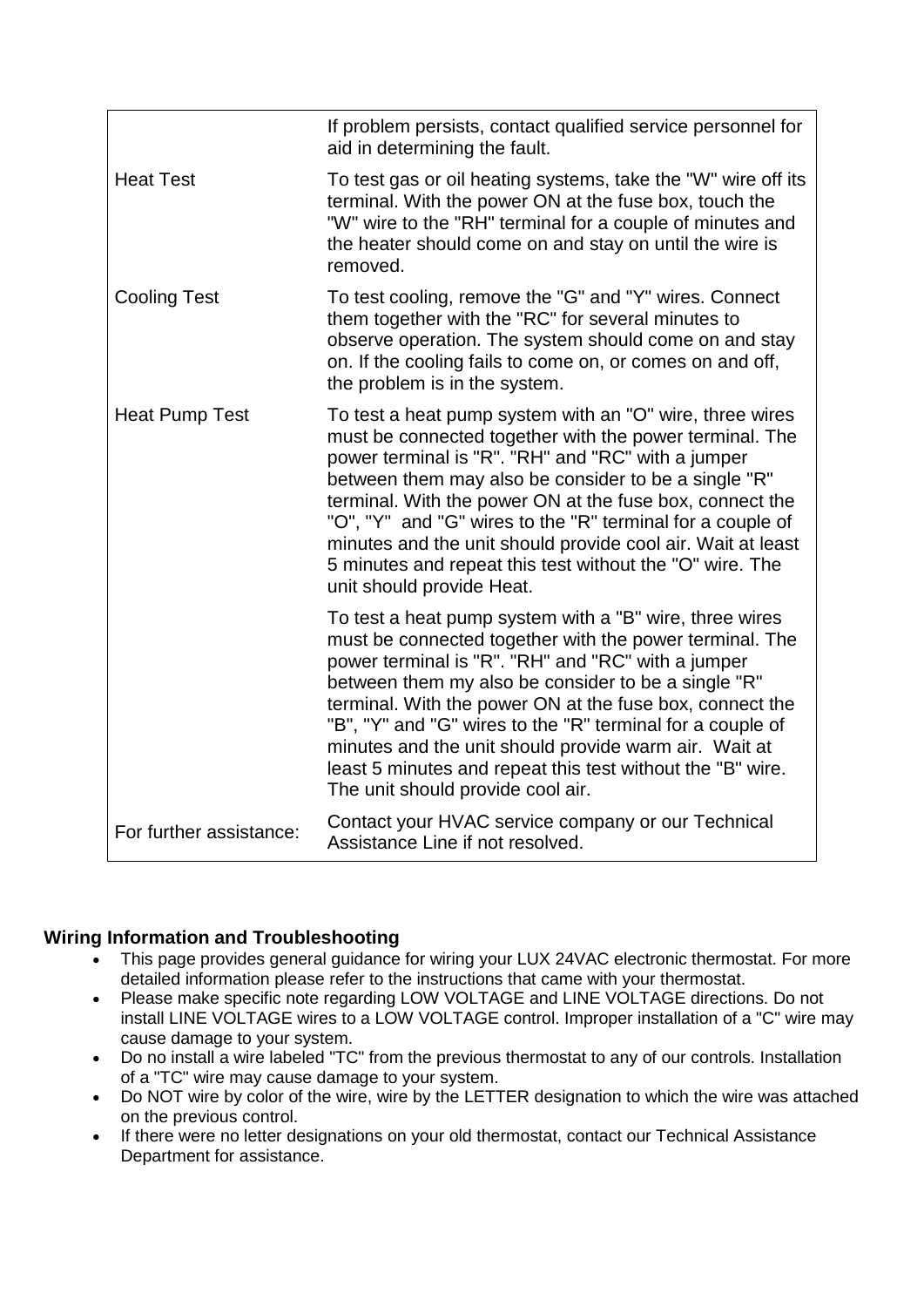| Model                                                                                                                                              | <b>CAG1500</b>                                                                                                                                                                                                                                                                                      |
|----------------------------------------------------------------------------------------------------------------------------------------------------|-----------------------------------------------------------------------------------------------------------------------------------------------------------------------------------------------------------------------------------------------------------------------------------------------------|
|                                                                                                                                                    |                                                                                                                                                                                                                                                                                                     |
| Problem                                                                                                                                            | <b>Resolution</b>                                                                                                                                                                                                                                                                                   |
| <b>ALL</b>                                                                                                                                         | Never connect a low voltage thermostat to line voltage.                                                                                                                                                                                                                                             |
| Two wires control a heat only<br>system                                                                                                            | Connect one wire to W and the other to RH.                                                                                                                                                                                                                                                          |
| Two wires control a cool only<br>system                                                                                                            | Connect one wire to RC and the other to Y.                                                                                                                                                                                                                                                          |
| Three wires for forced air heat<br>only system, where the previous<br>thermostat did not have a clock<br>or timer                                  | The previous R, RH or RC wire is the 24-volt transformer<br>wire. Connect it to RH. Leave jumper connecting RH to<br>RC. Connect the forced air heat system to W, and the fan<br>wire to G.                                                                                                         |
| Three wires for a heat only,<br>forced water system that did<br>NOT have a clock or timer                                                          | This system has a 3 wire zone valve. The CAG1500 does<br>not support 3 wire zone valves. Please use our TX9100E,<br>TX500U, TX1500U, TX9100U, or TX9600TS models for<br>this style of heating application.                                                                                          |
| Three wires control a heat only,<br>forced water system that DID<br>have a clock or timer                                                          | Tape off and do NOT install any clock or timer wire. Often<br>they are labeled C or TC. Install the remaining two wires,<br>one to RH and the other to W.                                                                                                                                           |
| Four wires control a heat only<br>system, and two of the wires<br>operate clock or timer. The other<br>two wires operate the heater                | Tape off and do NOT install any clock or timer wire. Often<br>they are labeled C or TC. Install the remaining two wires,<br>one to RH and the other to W. The jumper connecting RH<br>to RC may remain or be removed.                                                                               |
| Two wires control heating AND<br>cooling                                                                                                           | Currently no Lux controls are compatible with this system.                                                                                                                                                                                                                                          |
| Three wires control heating and<br>cooling. One wire operates heat,<br>one operates cooling and the<br>third provides 24 VAC                       | Connect the 24-volt power wire to RH. Install a jumper<br>connecting RH to RC. This jumper is usually pre-wired.<br>connect the heat wire to W, and the cooling wire to Y.                                                                                                                          |
| Three wires control a cooling<br>only system. One wire operates<br>the compressor, one operates<br>the fan and the third provides 24<br><b>VAC</b> | Connect the 24-volt power wire to RC. Connect the<br>cooling wire to Y and the fan wire to G.                                                                                                                                                                                                       |
| Four wires control a heating and<br>cooling, electric, gas or oil,<br>forced air system that is NOT a<br>heat pump                                 | Connect the 24 VAC transformer wire to RH or RC. Install<br>a jumper connecting RH to RC, this jumper is often<br>prewired. Connect the heat wire to W, the cooling wire to<br>Y. and the fan wire to G.                                                                                            |
| Four wires control a Single<br>Stage Heat Pump. They were<br>labeled: G, Y, R or RH or RC,<br>and either B or O was used                           | Do not connect wires to both B and O. Connect the<br>reversing valve wire to B or O, just as the previous<br>thermostat. Install a jumper wire from RH to RC. Connect<br>24 VAC wire to RH too. Install a second jumper wire from<br>W to Y. Connect compressor wire to Y and the fan wire to<br>G. |
| More than 4 wires are<br>connected to the old thermostat                                                                                           | Contact our Technical Assistance Line.                                                                                                                                                                                                                                                              |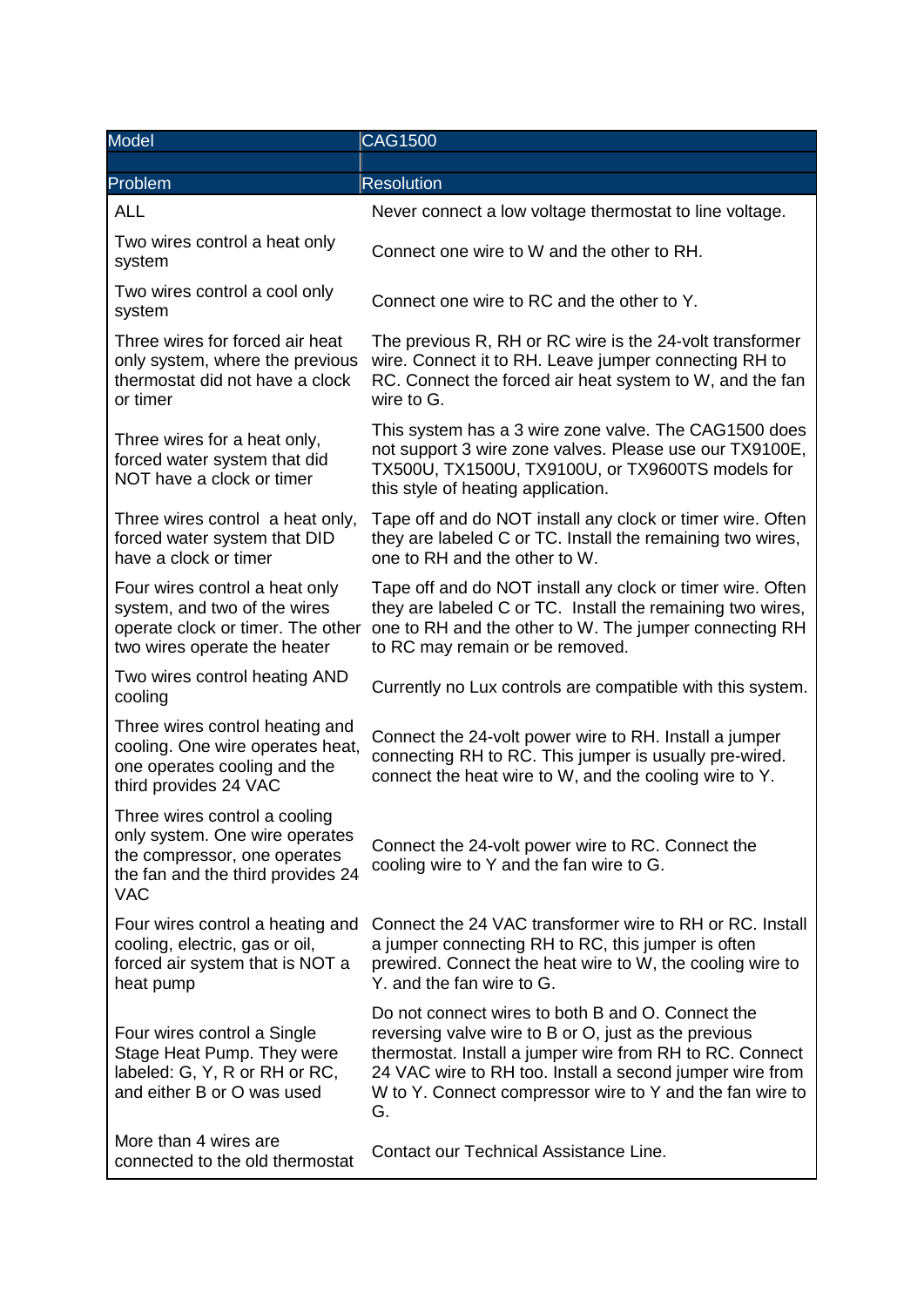## **Troubleshooting the Display**

- Problems that may be identified from the display of your programmable thermostat are listed here with suggested resolutions.
- For more detailed information please refer to the instructions that came with your thermostat

| <b>Model</b>                                                                            | <b>CAG1500</b>                                                                                                                                                                                                                                                                                                                                               |
|-----------------------------------------------------------------------------------------|--------------------------------------------------------------------------------------------------------------------------------------------------------------------------------------------------------------------------------------------------------------------------------------------------------------------------------------------------------------|
|                                                                                         |                                                                                                                                                                                                                                                                                                                                                              |
| Problem                                                                                 | <b>Resolution</b>                                                                                                                                                                                                                                                                                                                                            |
| No display after replacing batteries                                                    | Install fresh AA size Duracell® or Energizer® alkaline<br>batteries with proper polarity<br>$(+$ and $-)!$                                                                                                                                                                                                                                                   |
| Display will not change                                                                 | Peel protective plastic label from display.                                                                                                                                                                                                                                                                                                                  |
| Display blurred and unreadable                                                          | Peel protective plastic label from display.                                                                                                                                                                                                                                                                                                                  |
|                                                                                         | Press the small white HW RESET button on the<br>circuit board.                                                                                                                                                                                                                                                                                               |
| Time alternates with Room temp                                                          | This is normal operation which cannot be changed.                                                                                                                                                                                                                                                                                                            |
| Blank or fading display                                                                 | If the thermostat is battery powered only, replace its<br>batteries with fresh AA size Duracell® or Energizer®<br>alkaline batteries. Be sure that they are installed with<br>their polarity (+ and -) correct.                                                                                                                                              |
|                                                                                         | Clean battery contacts with a pencil eraser and pry<br>out the spring contact slightly to insure a clean, firm<br>connection.                                                                                                                                                                                                                                |
|                                                                                         | Press the small white HW RESET button on the<br>circuit board.                                                                                                                                                                                                                                                                                               |
| Displays "LO BATT", "REPLACE",<br>or battery symbol                                     | Replace thermostat batteries with fresh AA size<br>Duracell® or Energizer® alkaline batteries. Be sure<br>that they are installed with their polarity $(+)$ and $-)$<br>correct.                                                                                                                                                                             |
|                                                                                         | Clean battery contacts with a pencil eraser and pry<br>out the spring contact slightly to insure a clean, firm<br>connection.                                                                                                                                                                                                                                |
| Displays wrong room temperature.                                                        | See Temperature Regulation                                                                                                                                                                                                                                                                                                                                   |
| Thermostat is locked or cannot<br>adjust display                                        | Press the NEXT button three times then press the<br>HOLD button once, this key sequence locks and<br>unlocks your thermostat.                                                                                                                                                                                                                                |
| You want to change the displayed<br>temperature scale from °F to °C or<br>from °C to °F | A jumper comprised of two small pins on the units<br>circuit board and a black shorting device control the<br>CAG1500 displayed temperature scale. Place the<br>shorting device over both pins to use the Fahrenheit<br>scale and over only one pin (either one) to use the<br>Celsius scale. Press the small white HW RESET<br>button on the circuit board. |